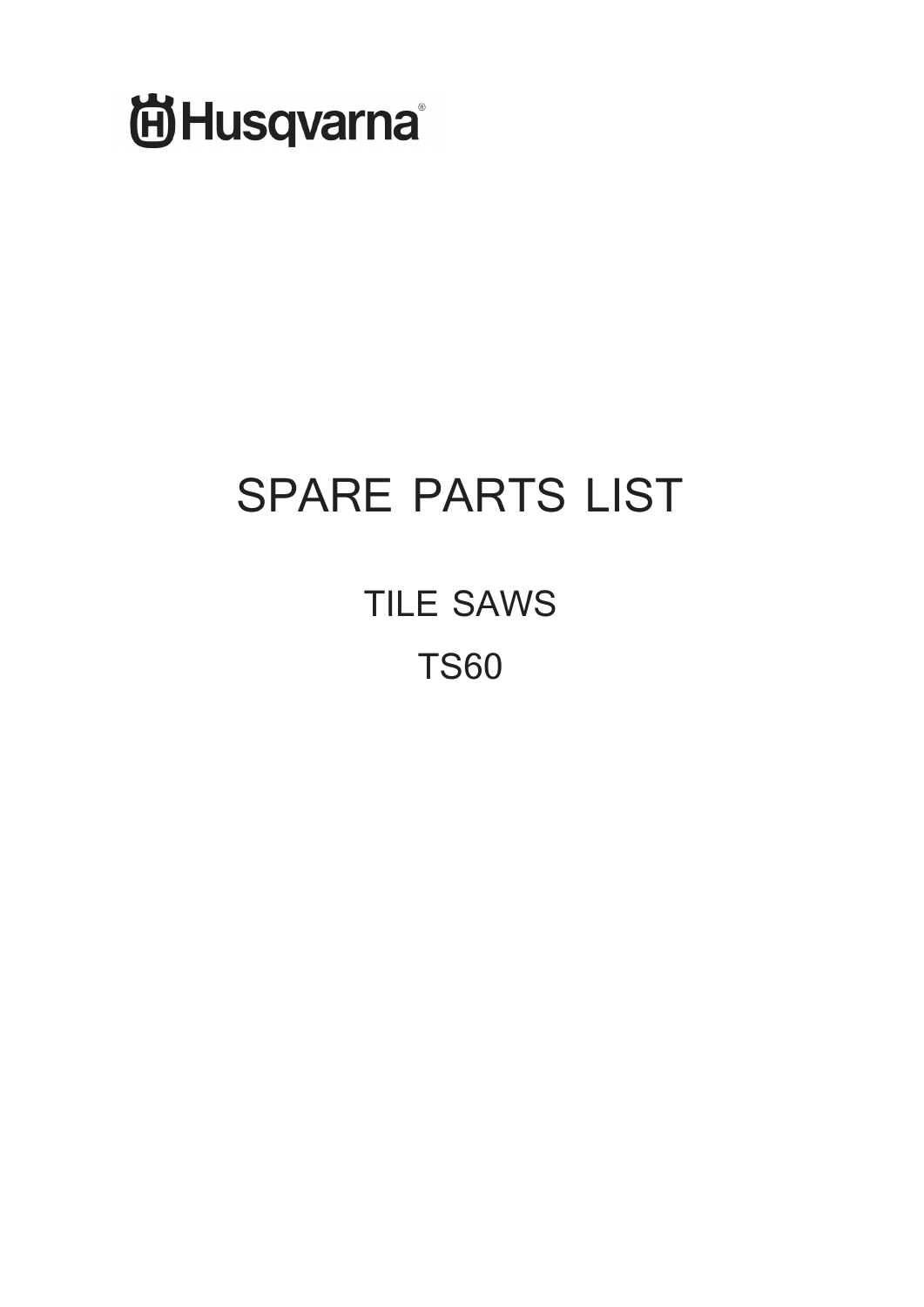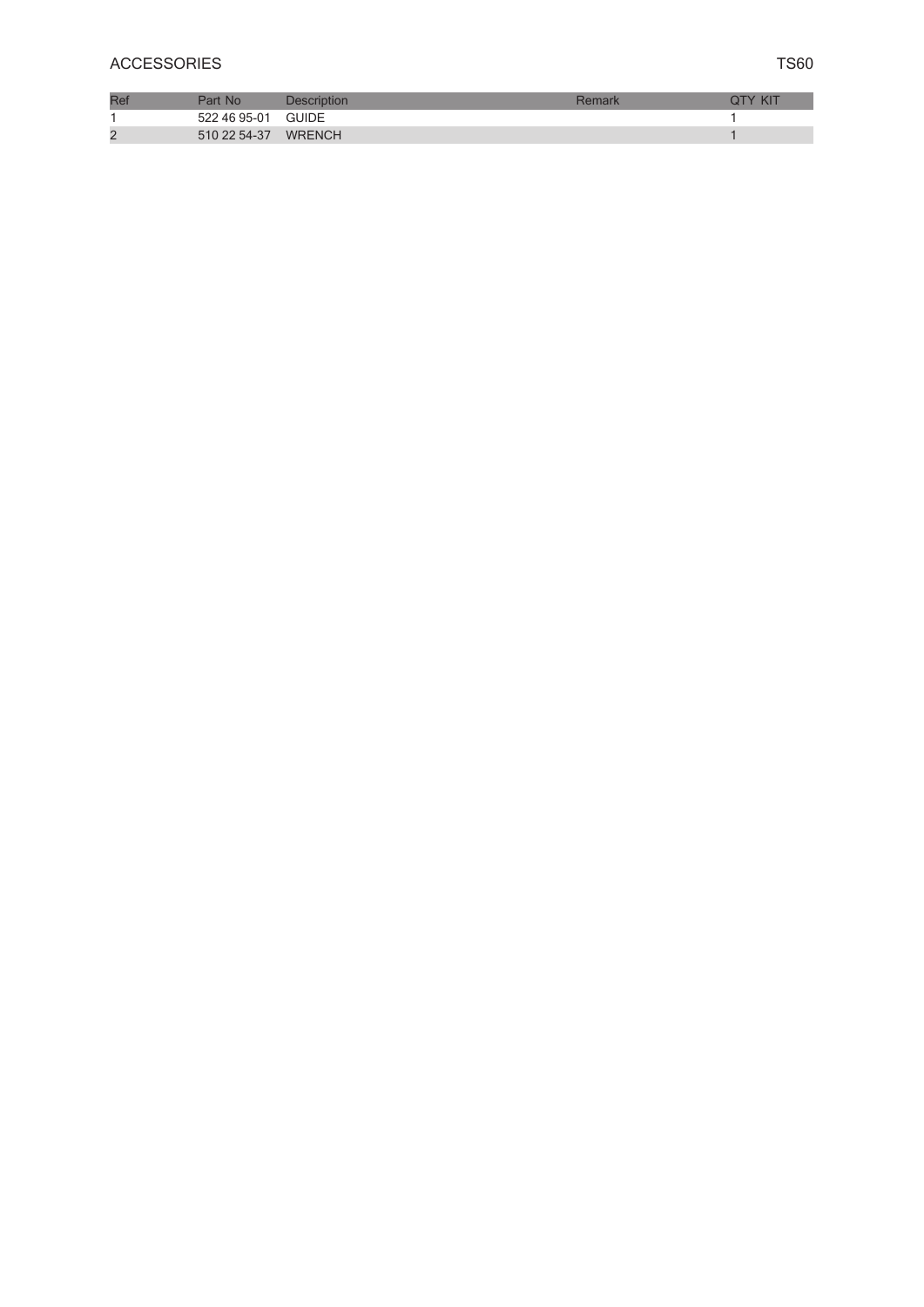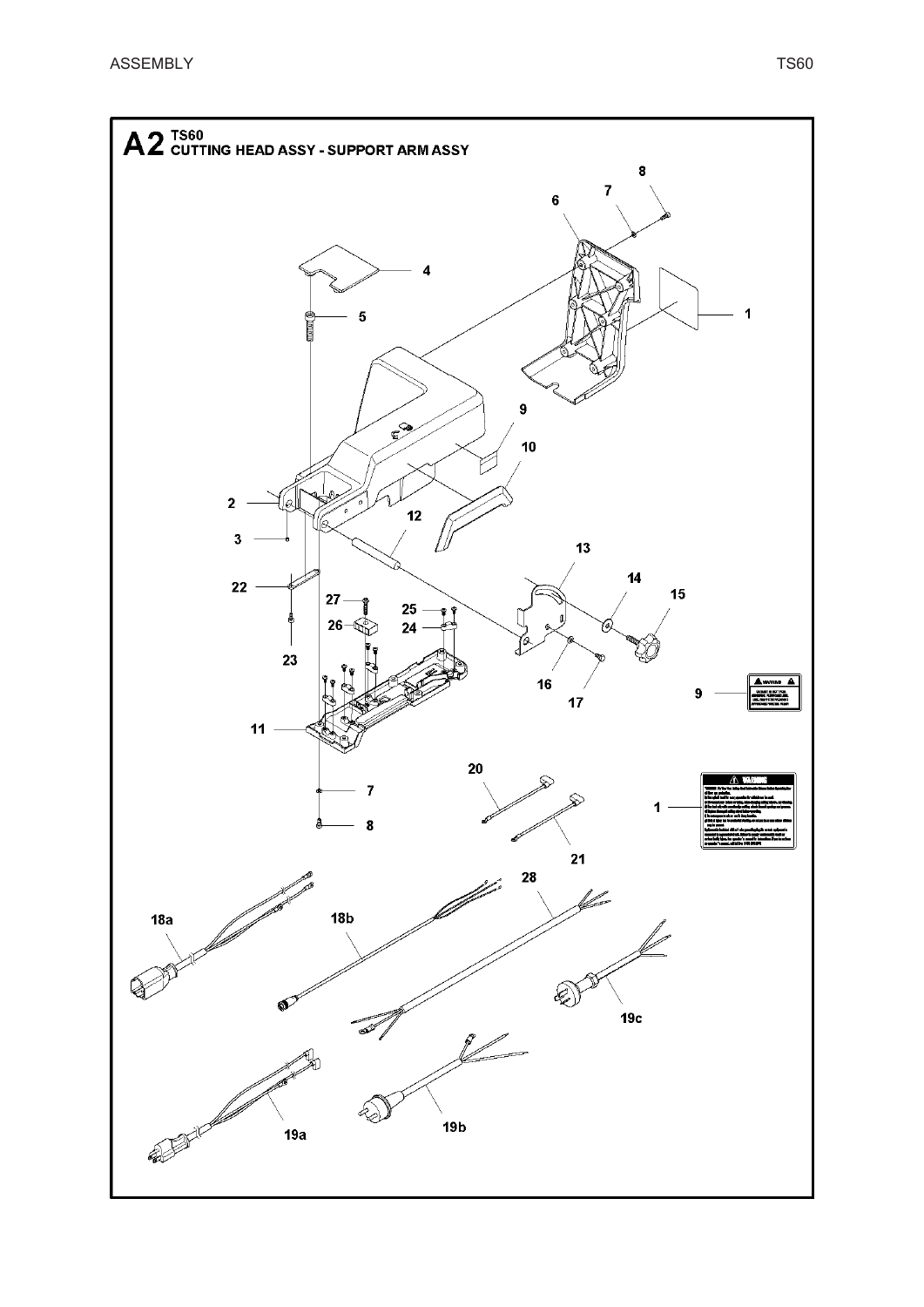| Ref             | Part No      | <b>Description</b>    | Remark          | <b>QTY KIT</b> |
|-----------------|--------------|-----------------------|-----------------|----------------|
| 1               | 578 98 10-01 | <b>DECAL</b>          | <b>US</b>       | 1              |
| 1               | 581 57 76-01 | <b>DECAL</b>          |                 | $\mathbf{1}$   |
| 2               | 510 22 54-22 | <b>ARM</b>            |                 | 1              |
| 3               | 728 82 85-01 | <b>SCREW IHSETM</b>   |                 | $\mathbf{1}$   |
| 4               | 510 22 54-72 | <b>SAW</b>            |                 | 1              |
| 5               | 725 55 00-21 | <b>SCREW IHSCM</b>    |                 | $\overline{4}$ |
| 6               | 510 22 54-25 | <b>ARM</b>            |                 | $\mathbf{1}$   |
| 7               | 734 11 46-01 | <b>WASHER</b>         |                 | 12             |
| 8               | 725 53 27-01 | <b>SCREW IHSCM</b>    |                 | 12             |
| 9               | 579 06 61-01 | <b>DECAL</b>          |                 | $\mathbf{1}$   |
| 9               | 579 06 61-02 | <b>DECAL</b>          | Only for Canada | 1              |
| 10              | 576 13 97-01 | <b>HANDLE</b>         |                 | $\mathbf{1}$   |
| 11              | 510 22 54-26 | <b>ARM</b>            |                 | $\mathbf{1}$   |
| 12              | 510 22 54-34 | <b>PEN</b>            |                 | $\mathbf{1}$   |
| 13              | 510 22 54-30 | <b>PLATE</b>          |                 | $\mathbf{1}$   |
| 14              | 734 11 65-41 | <b>WASHER</b>         |                 | $\mathbf{1}$   |
| 15              | 574 85 11-02 | <b>KNOB</b>           |                 | $\mathbf{1}$   |
| 16              | 734 11 52-01 | <b>WASHER</b>         |                 | $\overline{2}$ |
| 17              | 725 23 66-71 | <b>SCREW EHHM</b>     |                 | $\overline{c}$ |
| 18a             | 525 81 45-01 | CABLE                 | <b>120V</b>     | $\mathbf{1}$   |
| 18 <sub>b</sub> | 580 91 81-01 | CABLE                 | 230V            | 1              |
| 19a             | 510 18 13-04 | <b>CABLE</b>          | <b>US</b>       | $\mathbf{1}$   |
| 19 <sub>b</sub> | 580 91 77-01 | CABLE                 | EU              | $\mathbf{1}$   |
| 19 <sub>c</sub> | 580 91 77-04 | <b>CABLE</b>          | <b>AUS</b>      | $\mathbf{1}$   |
| 20              | 576 43 41-01 | <b>CABLE ASSY</b>     | <b>BLUE</b>     | 1              |
| 21              | 576 43 41-02 | <b>CABLE ASSY</b>     | <b>BROWN</b>    | $\mathbf{1}$   |
| 22              | 577 85 80-01 | <b>CABLE CLAMP</b>    |                 | $\mathbf{1}$   |
| 23              | 725 52 89-01 | <b>SCREW IHSCM</b>    |                 | $\overline{2}$ |
| 24              | 544 12 32-01 | <b>CABLE CLAMP</b>    | 230V            | 4              |
| 25              | 729 57 76-01 | <b>SCREW CCRPANT</b>  | 230V            | 8              |
| 26              | 510 43 34-01 | <b>TERMINAL BLOCK</b> | 230V            | 1              |
| 27              | 525 47 63-01 | <b>SCREW ITXPANT</b>  | 230V            | $\mathbf{1}$   |
| 28              | 584 65 89-01 | <b>CABLE</b>          | 230V            | 1              |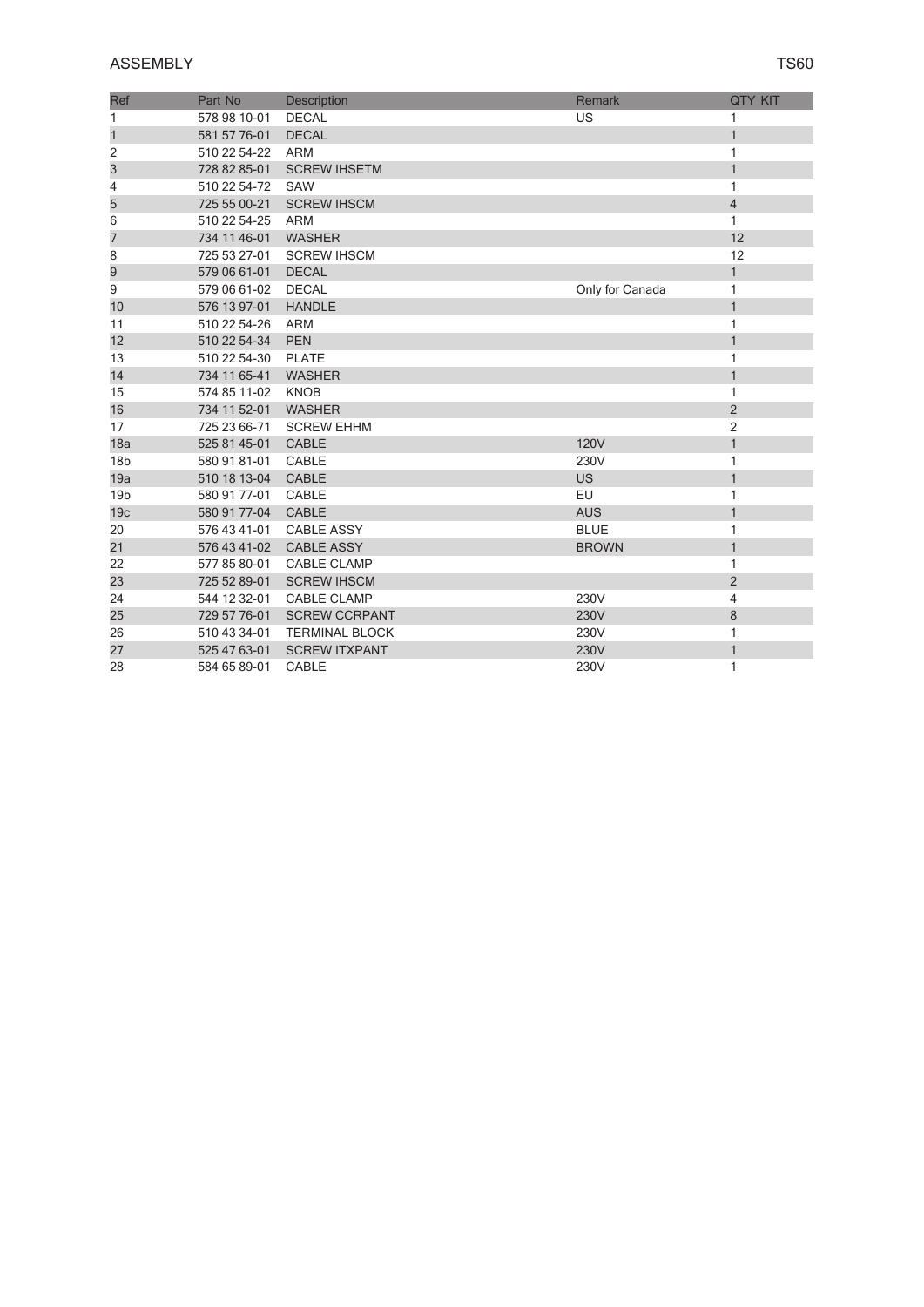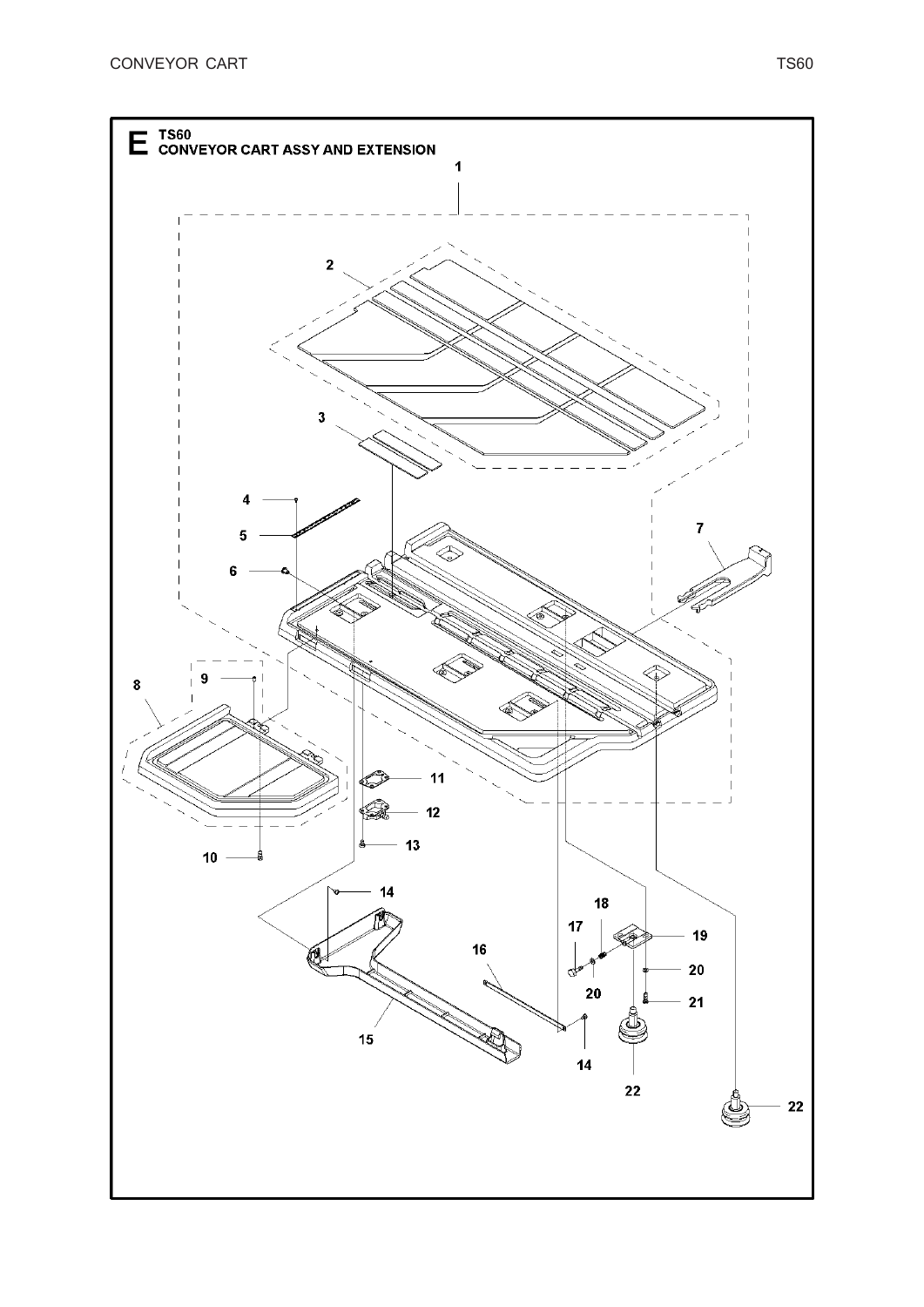## **CONVEYOR CART** TS60

| Ref            | Part No      | <b>Description</b>   | <b>Remark</b> | <b>QTY KIT</b> |
|----------------|--------------|----------------------|---------------|----------------|
|                | 510 22 54-01 | <b>CART</b>          | KIT           |                |
| $\overline{c}$ | 578 90 60-01 | <b>PAD KIT</b>       | 1             | $\mathbf{1}$   |
| 3              | 576 14 55-02 | <b>COVER</b>         |               | 2              |
| 4              | 724 11 91-51 | <b>SCREW CRPANM</b>  | $\mathbf{1}$  | $\overline{2}$ |
| 5              | 576 13 98-01 | <b>SCALE</b>         |               | 1              |
| 6              | 579 07 17-01 | <b>KNOB</b>          | $\mathbf{1}$  | $\overline{2}$ |
| 7              | 510 22 54-47 | <b>HANDLE</b>        |               |                |
| 8              | 522 46 84-04 | <b>CART</b>          |               | $\mathbf{1}$   |
| 9              | 728 53 23-01 | <b>SCREW IHSETM</b>  |               | 2              |
| 10             | 725 23 27-71 | <b>SCREW EHHM</b>    |               | $\overline{2}$ |
| 11             | 521 92 21-01 | <b>GASKET</b>        |               | 1              |
| 12             | 521 91 59-01 | <b>MANIFOLD</b>      |               | $\mathbf{1}$   |
| 13             | 725 53 23-01 | <b>SCREW IHSCM</b>   |               | 4              |
| 14             | 729 53 40-01 | <b>SCREW CCRPANT</b> |               | $\overline{4}$ |
| 15             | 579 07 15-01 | <b>TRAY</b>          |               |                |
| 16             | 579 07 16-01 | <b>BAR</b>           |               | $\mathbf{1}$   |
| 17             | 725 23 31-71 | <b>SCREW EHHM</b>    |               | 1              |
| 18             | 577 93 51-01 | <b>SPRING</b>        |               | $\overline{2}$ |
| 19             | 510 22 54-67 | <b>BRACKET</b>       |               | $\overline{2}$ |
| 20             | 734 11 46-01 | <b>WASHER</b>        |               | 12             |
| 21             | 725 23 29-71 | <b>SCREW EHHM</b>    |               | 8              |
| 22             | 510 22 54-12 | <b>ROLLER</b>        |               | 6              |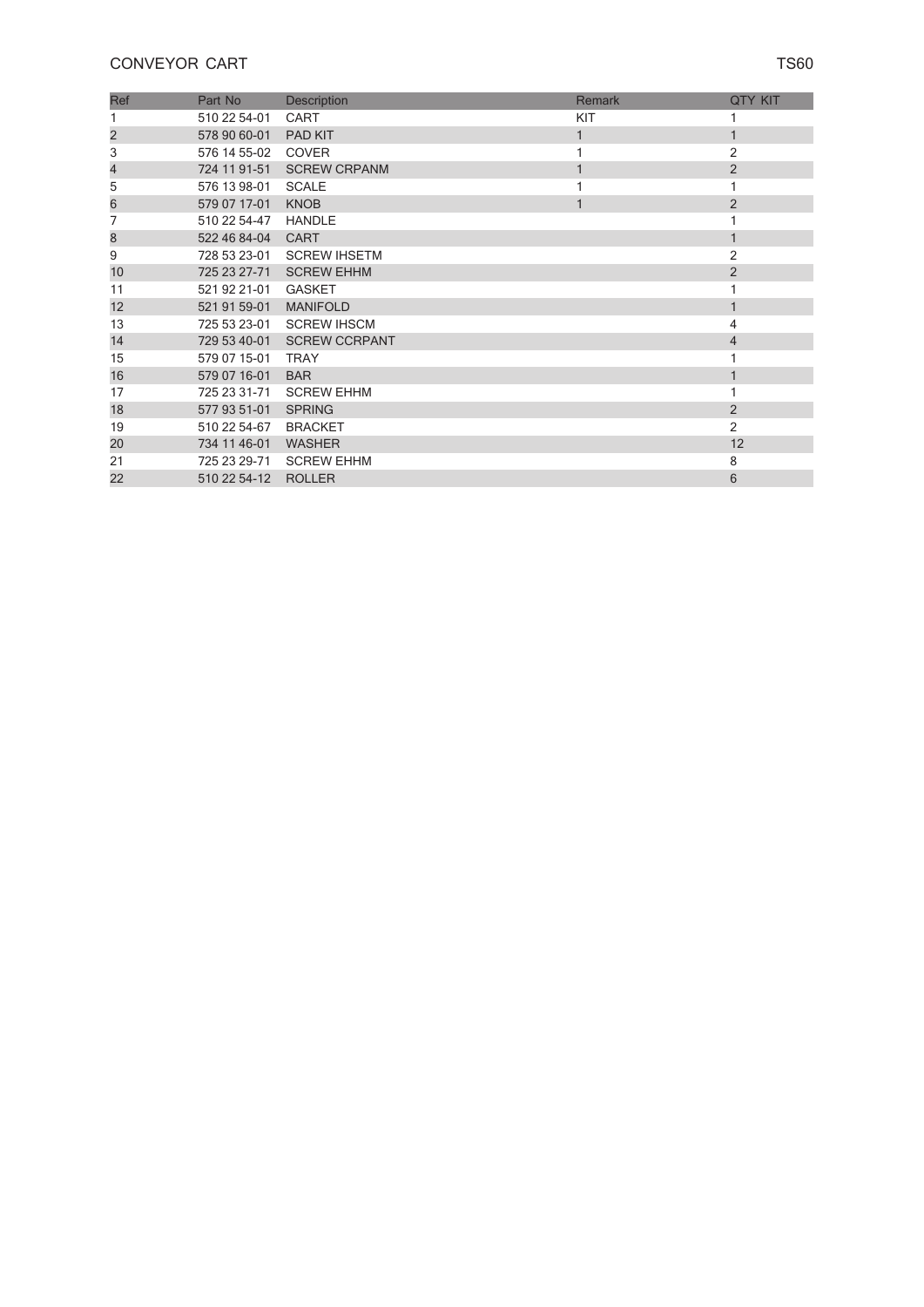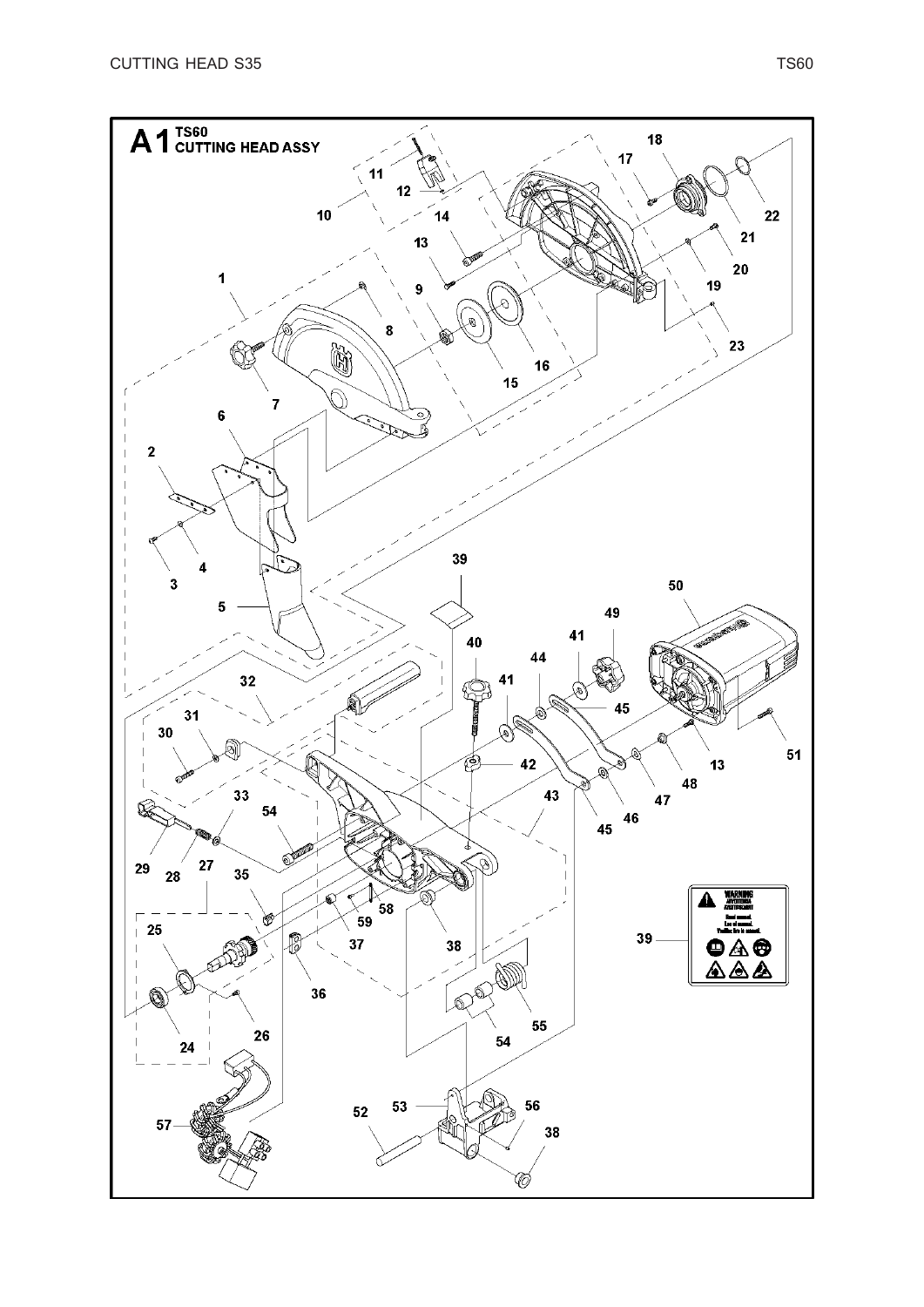| Ref                      | Part No                            | Description            | Remark             |                     | <b>QTY KIT</b> |
|--------------------------|------------------------------------|------------------------|--------------------|---------------------|----------------|
| 1                        | 522 46 84-10                       | <b>BLADE GUARD</b>     | KIT                | 1                   |                |
| $\overline{c}$           | 510 22 54-51                       | <b>PLATE</b>           |                    | $\mathbf{1}$        | $\mathbf{1}$   |
| 3                        | 522 95 70-03                       | <b>SCREW IHPANM</b>    |                    | 6                   | $\mathbf{1}$   |
| $\overline{\mathcal{L}}$ | 734 11 46-09                       | <b>WASHER</b>          |                    | 6                   | $\mathbf{1}$   |
| 5                        | 510 22 54-61                       | <b>SPLASH GUARD</b>    | <b>REAR</b>        | 1                   | 1              |
| 6                        | 510 22 54-62                       | <b>SPLASH GUARD</b>    | <b>SIDE</b>        | $\mathbf{1}$        | $\mathbf{1}$   |
| 7                        | 574 85 11-02                       | <b>KNOB</b>            |                    | 1                   | 1              |
| 8                        | 735 31 12-20                       | E-CLIP                 |                    | $\mathbf{1}$        | $\mathbf{1}$   |
| 9                        | 576 68 23-01                       | <b>NUT</b>             |                    | 1                   |                |
| 10                       | 576 19 91-03                       | <b>NOZZLE</b>          | <b>KIT</b>         | $\mathbf{1}$        |                |
| 11                       | 724 12 34-01                       | <b>CHAIN</b>           |                    | 1                   | 10             |
| 12                       | 731 23 10-01                       | <b>HEXAGON NUT</b>     |                    | $\mathbf{1}$        | 10             |
| 13                       | 725 23 29-71                       | <b>SCREW EHHM</b>      |                    | 4                   |                |
| 14                       | 725 54 55-21                       | <b>SCREW IHSCM</b>     |                    | $\mathbf{1}$        |                |
| 15                       | 575 63 68-01                       | <b>FLANGE</b>          |                    | 1                   |                |
| 16                       | 575 63 64-01                       | <b>FLANGE</b>          |                    | $\mathbf{1}$        |                |
| 17                       | 725 53 27-01                       | <b>SCREW IHSCM</b>     |                    | 3                   |                |
| 18                       | 523 03 09-01                       | <b>BEARING HOUSING</b> |                    | $\mathbf{1}$        |                |
| 19                       | 734 11 46-09                       | <b>WASHER</b>          |                    | 6                   |                |
| 20                       | 522 95 70-03                       | <b>SCREW IHPANM</b>    |                    | 6                   |                |
| 21                       | 525 53 45-01                       | O-RING                 |                    | 1                   |                |
| 22                       | 574 46 05-01                       | <b>GASKET</b>          |                    | $\mathbf{1}$        |                |
| 23                       | 728 82 85-01                       | <b>SCREW IHSETM</b>    |                    | 1                   |                |
| 24                       | 525 60 54-01                       | <b>BALL BEARING</b>    |                    | $\mathbf{1}$        | 26             |
| 25                       | 523 02 29-01                       | <b>LOCKING PLATE</b>   |                    | 1                   | 26             |
| 26                       | 725 52 87-01                       | <b>SCREW IHSCM</b>     |                    | $\overline{2}$      |                |
| 27                       | 581 11 34-01                       | <b>SHAFT</b>           | <b>OUTPUT ASSY</b> | 1                   |                |
| 28                       | 523 02 43-01                       | <b>SPRING</b>          |                    | $\mathbf{1}$        |                |
| 29                       | 523 02 26-01                       | <b>BUTTON</b>          |                    | 1                   |                |
| 30                       | 725 53 74-01                       | <b>SCREW IHSCM</b>     |                    | $\mathbf{1}$        | 32             |
| 31                       | 734 11 52-01                       | <b>WASHER</b>          |                    | 1                   | 32             |
| 32                       | 578 86 42-01                       | <b>HANDLE KIT</b>      | <b>KIT</b>         | $\mathbf{1}$        |                |
| 33                       | 734 11 65-41                       | <b>WASHER</b>          |                    | 1                   |                |
| 35                       | 581 11 41-01                       | <b>SEAL</b>            |                    | $\mathbf{1}$        |                |
| 36                       | 525 60 57-01                       | <b>SEAL</b>            | 120V               | 1                   |                |
| 36                       | 585 01 87-01                       | <b>SEAL</b>            | 230V               | $\mathbf{1}$        |                |
| 37                       | 523 05 40-01                       | <b>NEEDLE BEARING</b>  |                    | 1                   | 43             |
| 38<br>39                 | 522 94 62-01                       | <b>BUSHING</b>         |                    | $\overline{2}$<br>1 | 43             |
| 39                       | 581 01 43-01                       | <b>DECAL</b>           |                    | $\mathbf{1}$        |                |
| 40                       | 581 01 43-02 DECAL<br>574 87 63-02 | <b>KNOB</b>            | Only for Canada    | 1                   |                |
| 41                       | 577 91 35-01                       | <b>WASHER</b>          |                    | $\overline{c}$      |                |
| 42                       | 522 77 44-03                       | <b>KNOB</b>            |                    | 1                   |                |
| 43                       | 522 46 84-17                       | <b>ARM</b>             |                    | $\mathbf{1}$        |                |
| 44                       | 734 11 65-41                       | WASHER                 |                    | 1                   |                |
| 45                       | 510 22 54-63                       | <b>BRACKET</b>         |                    | $\overline{c}$      |                |
| 46                       | 734 11 72-01                       | WASHER                 |                    | 1                   |                |
| 47                       | 574 63 67-01                       | <b>WASHER</b>          |                    | $\mathbf{1}$        |                |
| 48                       | 574 62 67-01                       | <b>BUSHING</b>         |                    | 1                   |                |
| 49                       | 574 85 09-02                       | <b>KNOB</b>            |                    | $\mathbf{1}$        |                |
| 50                       | 525 80 52-02                       | <b>MOTOR ASSY</b>      | 230V               | 1                   |                |
| 50                       | 525 80 52-01                       | <b>MOTOR ASSY</b>      | <b>120V</b>        | $\mathbf{1}$        |                |
| 51                       | 575 33 53-02                       | <b>SCREW IHSCM</b>     |                    | 1                   |                |
| 52                       | 510 22 54-35                       | <b>BRACKET</b>         |                    | $\mathbf{1}$        |                |
| 53                       | 510 22 54-33                       | <b>BRACKET</b>         |                    | 1                   |                |
| 54                       | 521 92 94-01                       | <b>SPACER</b>          |                    | $\overline{c}$      |                |
| 55                       | 522 94 63-01                       | <b>SPRING</b>          |                    | 1                   |                |
| 56                       | 728 82 85-01                       | <b>SCREW IHSETM</b>    |                    | $\overline{c}$      |                |
| 57                       | 580 90 05-01                       | <b>FILTER</b>          | KIT (NOT US)       | 1                   |                |
| 58                       | 577 85 80-01                       | <b>CABLE CLAMP</b>     |                    | $\mathbf{1}$        |                |
| 59                       | 725 52 89-01                       | <b>SCREW IHSCM</b>     |                    | $\overline{2}$      |                |
|                          |                                    |                        |                    |                     |                |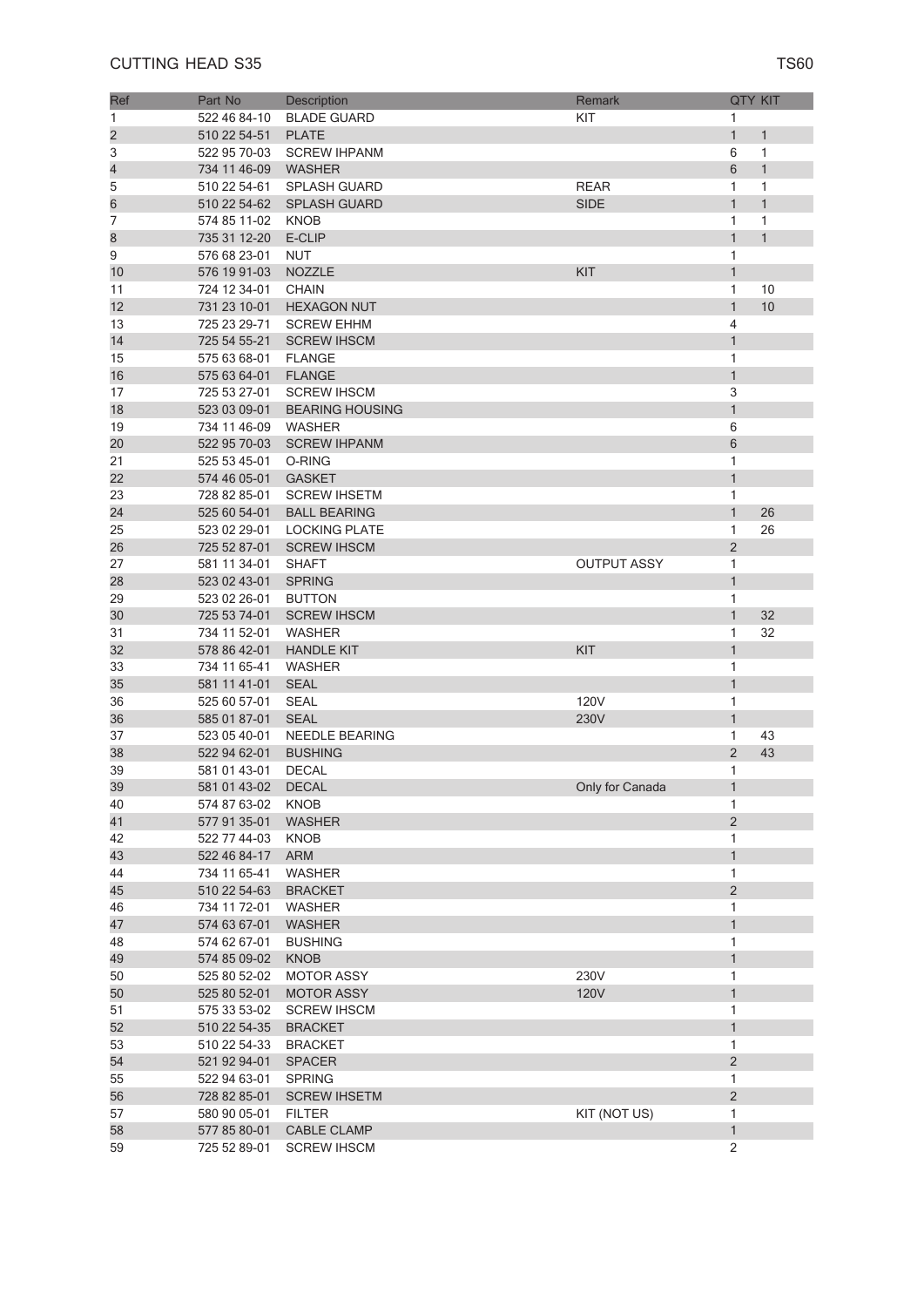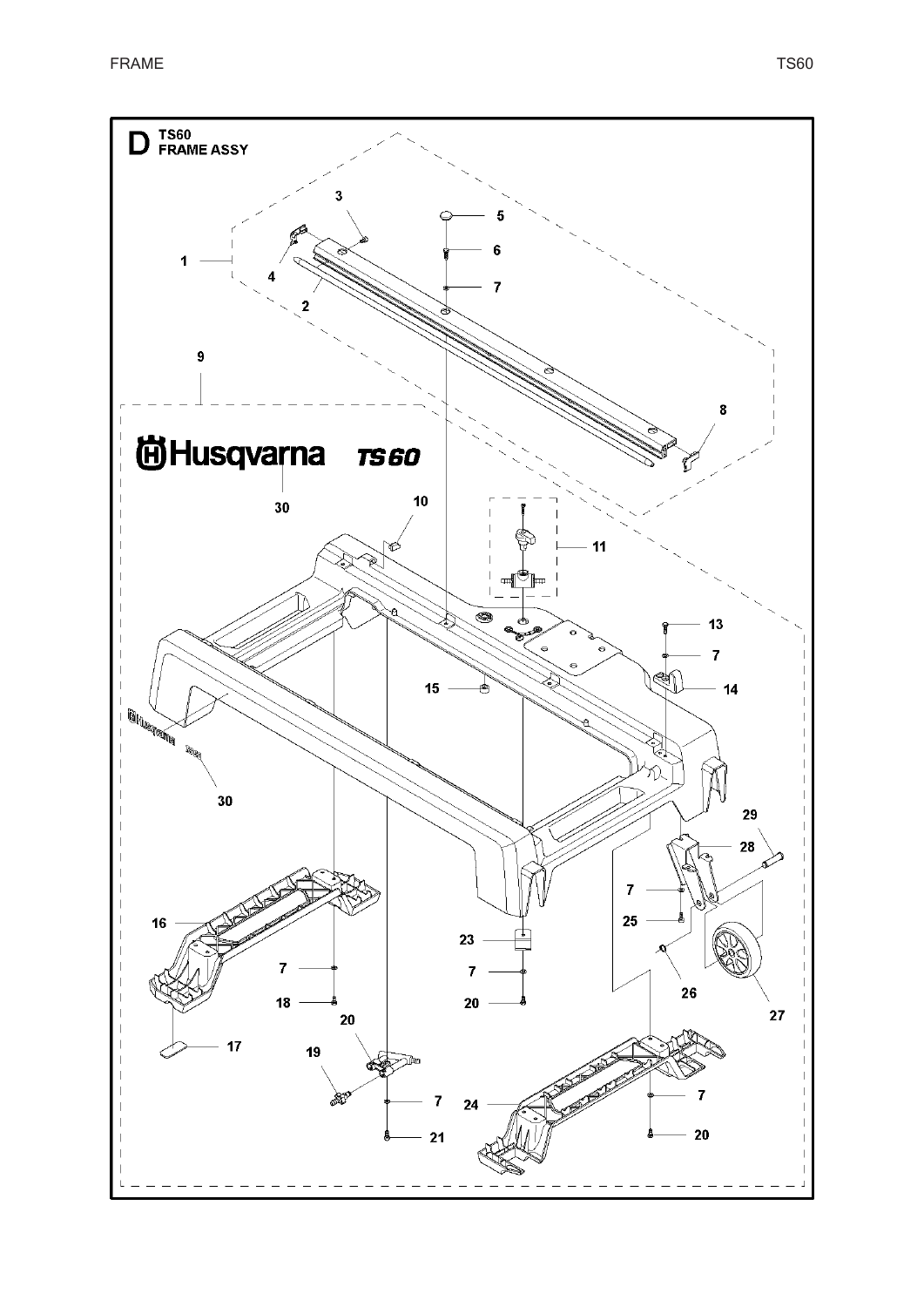| Ref                     | Part No                 | <b>Description</b>        | Remark | <b>QTY KIT</b> |
|-------------------------|-------------------------|---------------------------|--------|----------------|
| 1                       | 578 90 58-01            | <b>RAIL KIT</b>           | KIT    | 2              |
| $\overline{\mathbf{c}}$ | 510 22 54-38 GUIDE RAIL |                           |        | 2              |
| 3                       |                         | 725 53 23-01 SCREW IHSCM  |        | 10             |
| 4                       | 510 22 54-42 HUB CAP    |                           |        | $\overline{2}$ |
| 5                       | 577 73 58-01 HUB CAP    |                           |        | 8              |
| 6                       | 725 23 29-71            | <b>SCREW EHHM</b>         |        | 8              |
| 7                       | 734 11 46-01            | WASHER                    |        | 28             |
| 8                       | 510 22 54-43 HUB CAP    |                           |        | $\overline{2}$ |
| 9                       | 578 90 59-01 FRAME      |                           | KIT    | $\mathbf{1}$   |
| 10                      | 510 22 54-50 STOP       |                           |        | $\mathbf{1}$   |
| 11                      | 522 46 84-11            | VALVE                     | KIT    | $\mathbf{1}$   |
| 13                      | 725 23 29-71            | <b>SCREW EHHM</b>         |        | $\overline{2}$ |
| 14                      | 510 22 54-46 STOP       |                           |        | $\overline{2}$ |
| 15                      |                         | 541 40 50-36 LEVEL BUBBLE |        | $\mathbf{1}$   |
| 16                      | 510 22 54-18 FRAME      |                           |        | 4              |
| 17                      | 510 22 54-36 FRAME      |                           |        | 9              |
| 18                      |                         | 725 23 25-71 SCREW EHHM   |        | $\overline{c}$ |
| 19                      | 578 86 48-01 VALVE KIT  |                           |        | $\mathbf{1}$   |
| 20                      | 522 73 07-01 VALVE      |                           |        | $\mathbf{1}$   |
| 21                      | 725 23 27-71            | <b>SCREW EHHM</b>         |        | $\mathbf{1}$   |
| 23                      | 510 22 54-67 BRACKET    |                           |        | $\mathbf{1}$   |
| 24                      | 510 22 54-19            | <b>FRAME</b>              |        | 6              |
| 25                      |                         | 725 53 27-01 SCREW IHSCM  |        | $\overline{2}$ |
| 26                      | 735 31 12-01            | <b>CIRCLIP</b>            |        | $\overline{2}$ |
| 27                      | 510 22 54-27            | WHEEL                     |        | $\overline{2}$ |
| 28                      | 510 22 54-29            | <b>BRACKET</b>            |        | 2              |
| 29                      | 510 22 54-28            | <b>PEN</b>                |        | 1              |
| 30                      | 576 87 91-01            | <b>DECAL</b>              |        | $\mathbf{1}$   |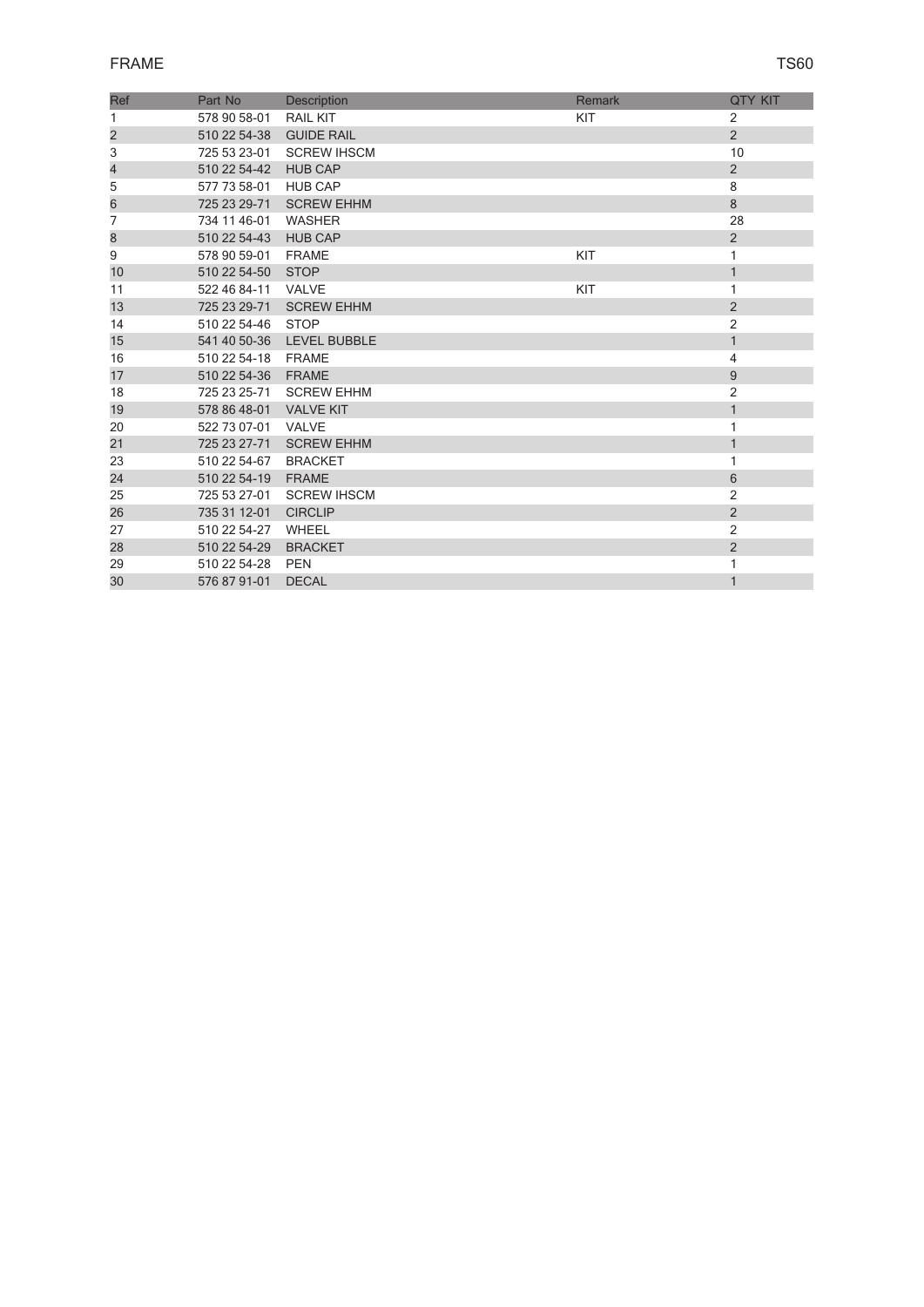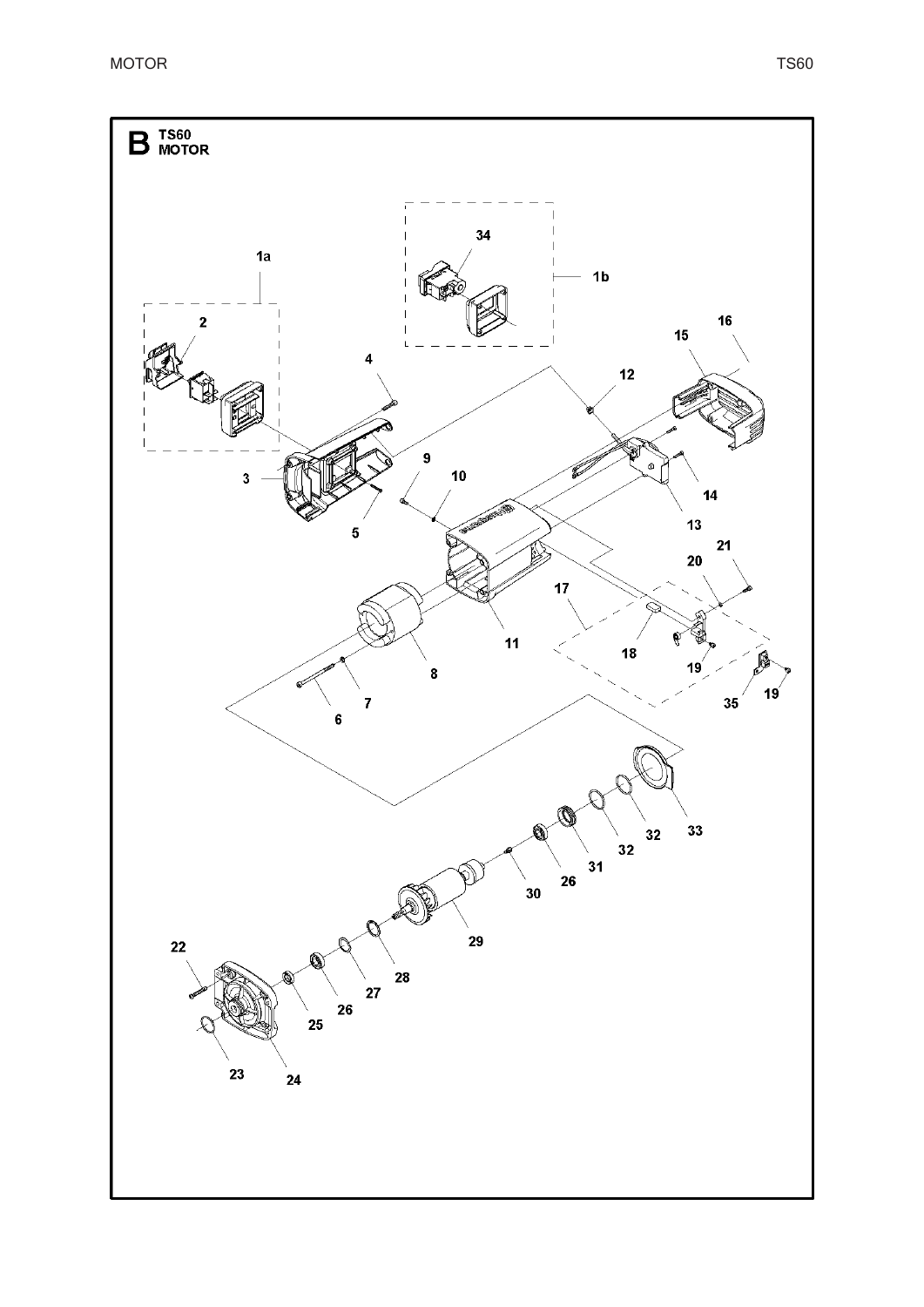| <b>Ref</b>     | Part No      | Description            | Remark          | <b>QTY KIT</b> |                |
|----------------|--------------|------------------------|-----------------|----------------|----------------|
| 1a             | 578 86 45-01 | <b>SWITCH KIT</b>      | <b>120V</b>     | 1              |                |
| 1 <sub>b</sub> | 578 86 45-03 | <b>SWITCH KIT</b>      | 230V            | $\mathbf{1}$   |                |
| 2              | 523 02 42-01 | LEVER                  |                 | $\mathbf{1}$   |                |
| 3              | 523 05 22-01 | <b>FRONT COVER</b>     |                 | $\mathbf{1}$   |                |
| 4              | 575 33 53-02 | <b>SCREW IHSCM</b>     |                 | 6              |                |
| 5              | 525 47 63-03 | <b>SCREW ITXPANT</b>   |                 | $\overline{4}$ |                |
| 6              | 725 53 47-55 | <b>SCREW IHSCM</b>     |                 | $\overline{2}$ |                |
| 7              | 503 23 04-02 | <b>WASHER</b>          |                 | $\overline{2}$ |                |
| 8              | 581 02 98-01 | <b>STATOR</b>          | 120V            | $\mathbf{1}$   |                |
| 8              | 523 02 37-02 | <b>STATOR</b>          | 230V            | $\mathbf{1}$   |                |
| 9              | 725 52 89-01 | <b>SCREW IHSCM</b>     |                 | $\overline{2}$ |                |
| 10             | 735 21 36-01 | <b>LOCK WASHER</b>     |                 | $\overline{2}$ |                |
| 11             | 576 42 18-01 | <b>MOTOR HOUSING</b>   |                 | $\mathbf{1}$   |                |
| 11             | 576 42 18-02 | <b>MOTOR HOUSING</b>   | Only for Canada | $\mathbf{1}$   |                |
| 12             | 525 63 79-01 | PROTECTIVE CAP         |                 | $\mathbf{1}$   |                |
| 13             | 581 14 21-01 | <b>HOLDER</b>          | <b>120V</b>     | $\mathbf{1}$   |                |
| 13             | 525 83 53-02 | <b>HOLDER</b>          | 230V            | $\mathbf{1}$   |                |
| 14             | 525 47 63-04 | <b>SCREW ITXPANT</b>   |                 | $\overline{2}$ |                |
| 15             | 523 05 21-01 | <b>INLET COVER</b>     |                 | $\mathbf{1}$   |                |
| 16             | 575 33 53-01 | <b>SCREW IHSCM</b>     |                 | $\overline{4}$ |                |
| 17             | 577 50 73-01 | <b>BRUSH HOLDER</b>    |                 | $\overline{c}$ |                |
| 18             | 506 22 58-03 | <b>CARBON BRUSH</b>    |                 | $\overline{2}$ | 17             |
| 19             | 725 52 85-01 | <b>SCREW IHSCM</b>     | US: 2pcs        | $\overline{4}$ |                |
| 20             | 735 11 36-50 | SPRING WASHER          |                 | $\overline{4}$ |                |
| 21             | 725 52 91-01 | <b>SCREW IHSCM</b>     |                 | $\overline{4}$ |                |
| 22             | 525 47 63-02 | <b>SCREW ITXPANT</b>   |                 | $\overline{4}$ |                |
| 23             | 523 05 42-01 | O-RING                 |                 | $\mathbf{1}$   |                |
| 24             | 523 03 11-01 | <b>COVER</b>           |                 | $\mathbf{1}$   |                |
| 25             | 501 00 83-01 | <b>SEALING</b>         |                 | $\mathbf{1}$   |                |
| 26             | 575 98 49-01 | <b>BALL BEARING</b>    |                 | $\overline{2}$ |                |
| 27             | 501 00 84-01 | <b>SPRING WASHER</b>   |                 | $\mathbf{1}$   |                |
| 28             | 735 31 28-10 | <b>CIRCLIP</b>         |                 | $\mathbf{1}$   |                |
| 29             | 581 02 96-01 | <b>ROTOR</b>           | 120V            | $\mathbf{1}$   |                |
| 29             | 523 02 36-02 | <b>ROTOR</b>           | 230V            | $\mathbf{1}$   |                |
| 30             | 544 44 65-01 | <b>HOLDER ASSY</b>     |                 | $\mathbf{1}$   |                |
| 31             | 544 12 30-01 | <b>BEARING SUPPORT</b> |                 | $\mathbf{1}$   |                |
| 32             | 503 26 30-03 | O-RING                 |                 | $\overline{c}$ |                |
| 33             | 523 02 33-01 | AIR CONDUCTOR          |                 | $\mathbf{1}$   |                |
| 34             | 580 85 87-01 | <b>SWITCH</b>          | 230V            | $\mathbf{1}$   | 1 <sub>b</sub> |
| 35             | 580 90 07-01 | <b>FILTER</b>          | <b>NOT US</b>   | $\overline{2}$ |                |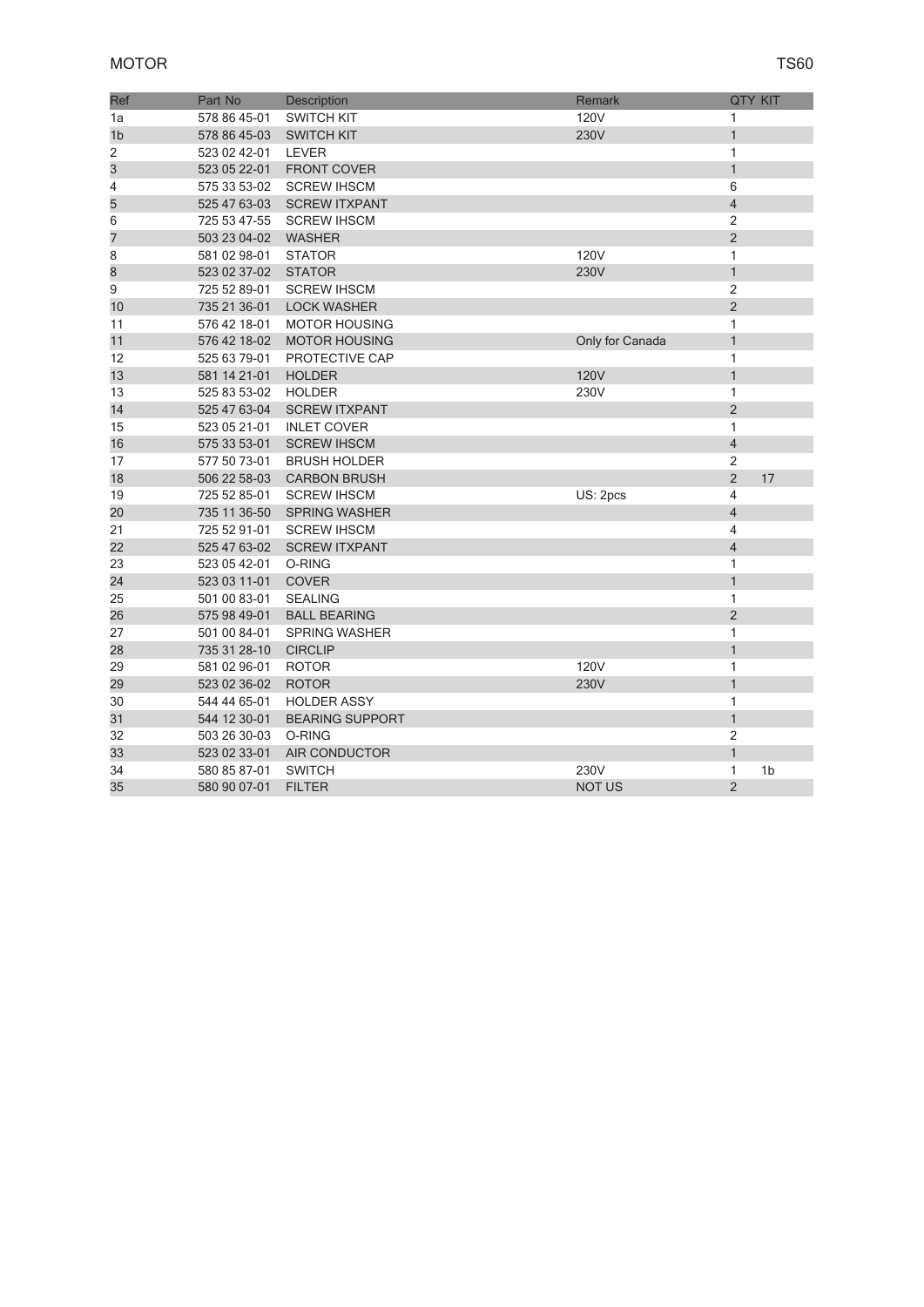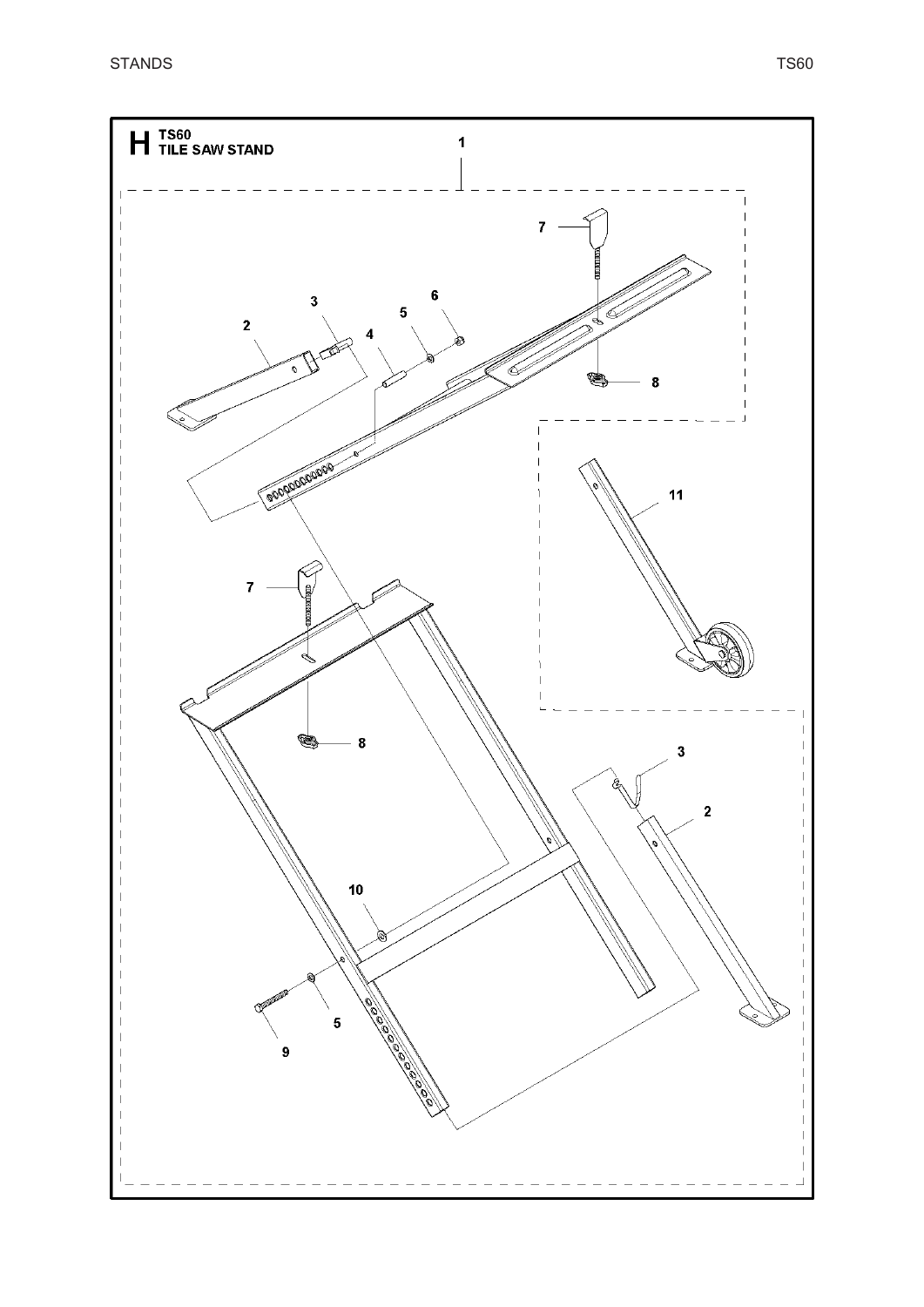| Ref | Part No      | <b>Description</b>         | Remark              | <b>QTY KIT</b> |  |
|-----|--------------|----------------------------|---------------------|----------------|--|
|     | 578 90 61-01 | <b>STAND KIT</b>           | Complete            |                |  |
| 2   | 522 45 73-19 | <b>STAND</b>               |                     | 4              |  |
| 3   | 577 81 83-01 | <b>BUTTON</b>              |                     | 4              |  |
| 4   | 522 45 73-13 | <b>STAND</b>               |                     | $\overline{2}$ |  |
| 5   | 734 11 63-01 | <b>WASHER</b>              |                     | 4              |  |
| 6   | 732 25 18-01 | <b>HEXAGON LOCKING NUT</b> |                     | $\overline{2}$ |  |
|     | 577 81 69-01 | <b>CLAMP</b>               |                     | $\mathcal{P}$  |  |
| 8   | 522 77 44-03 | <b>KNOB</b>                |                     | $\overline{2}$ |  |
| 9   | 725 24 64-51 | <b>SCREW EHHM</b>          |                     | 2              |  |
| 10  | 734 11 72-01 | <b>WASHER</b>              |                     | $\mathcal{P}$  |  |
| 11  | 583 89 02-01 | <b>WHEEL KIT</b>           | <b>NOT STANDARD</b> | 2              |  |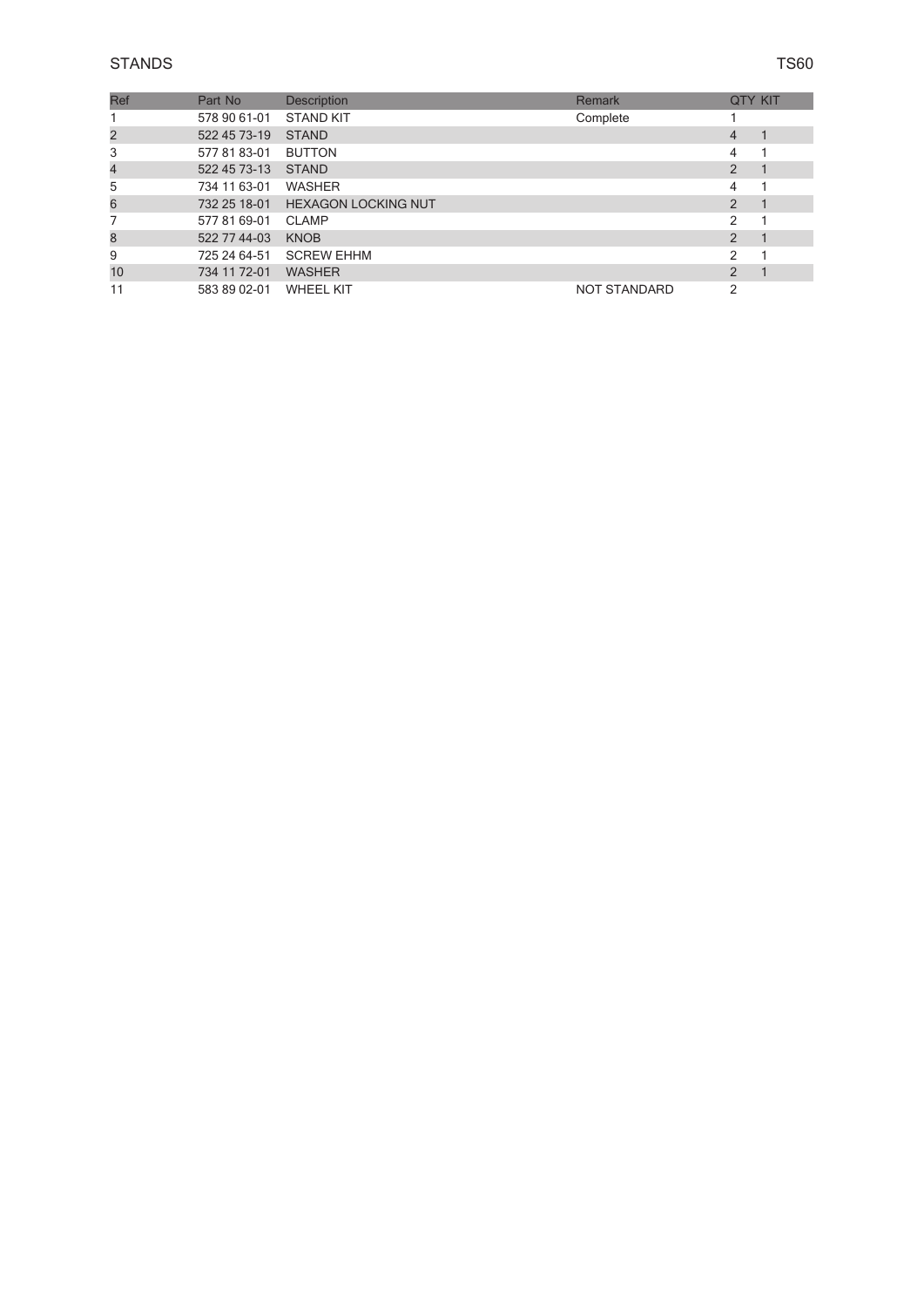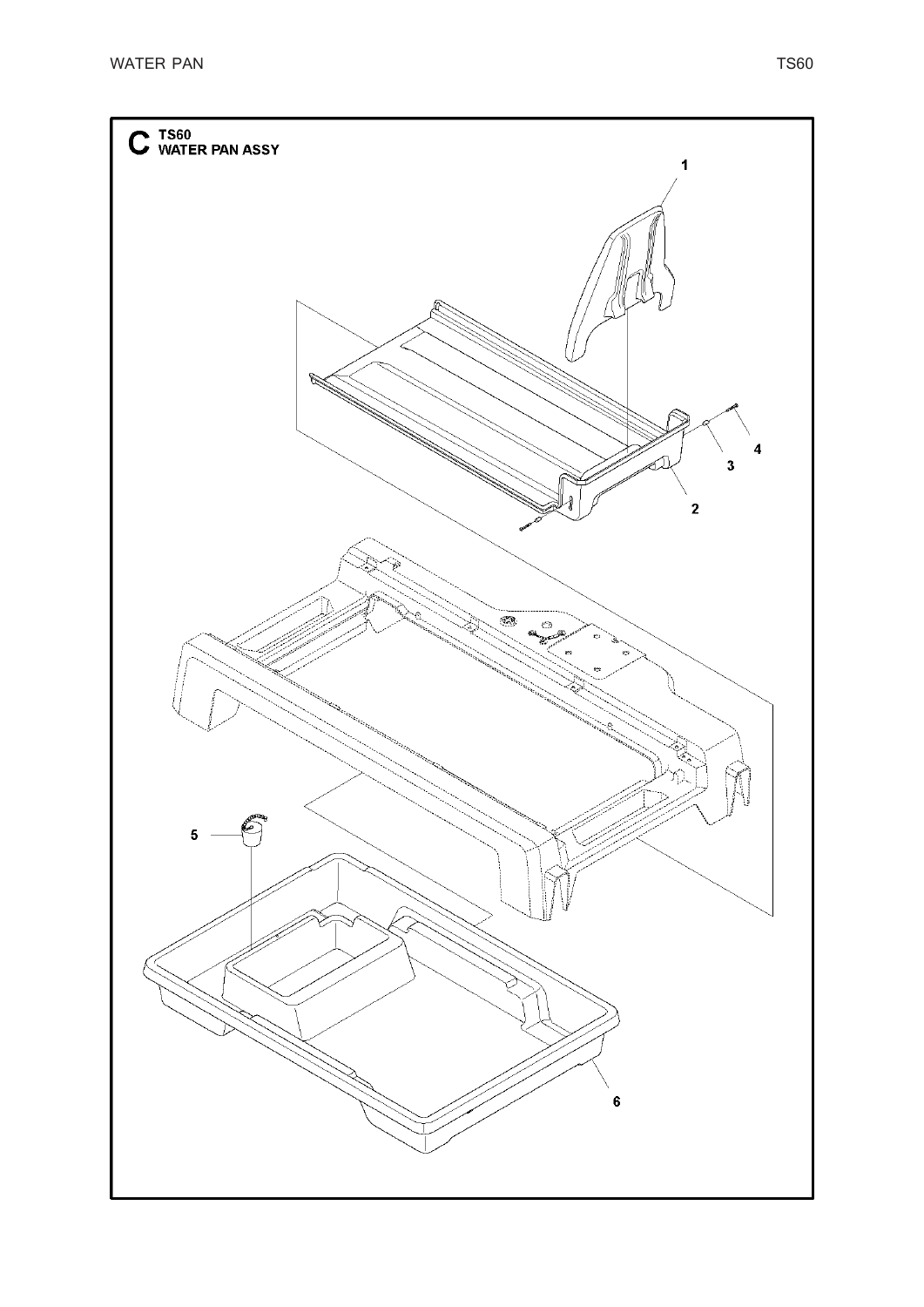| Ref | Part No               | <b>Description</b>         | Remark | <b>QTY KIT</b> |
|-----|-----------------------|----------------------------|--------|----------------|
|     |                       | 577 81 68-01 SPLASH GUARD  |        |                |
|     | 510 22 54-15 SAW      |                            |        |                |
|     | 577 84 71-01 SLEEVE   |                            |        |                |
|     |                       | 525 47 63-03 SCREW ITXPANT |        |                |
| 5   | 583 95 17-01 PLUG KIT |                            |        |                |
|     | 510 22 54-14 TRAY     |                            |        |                |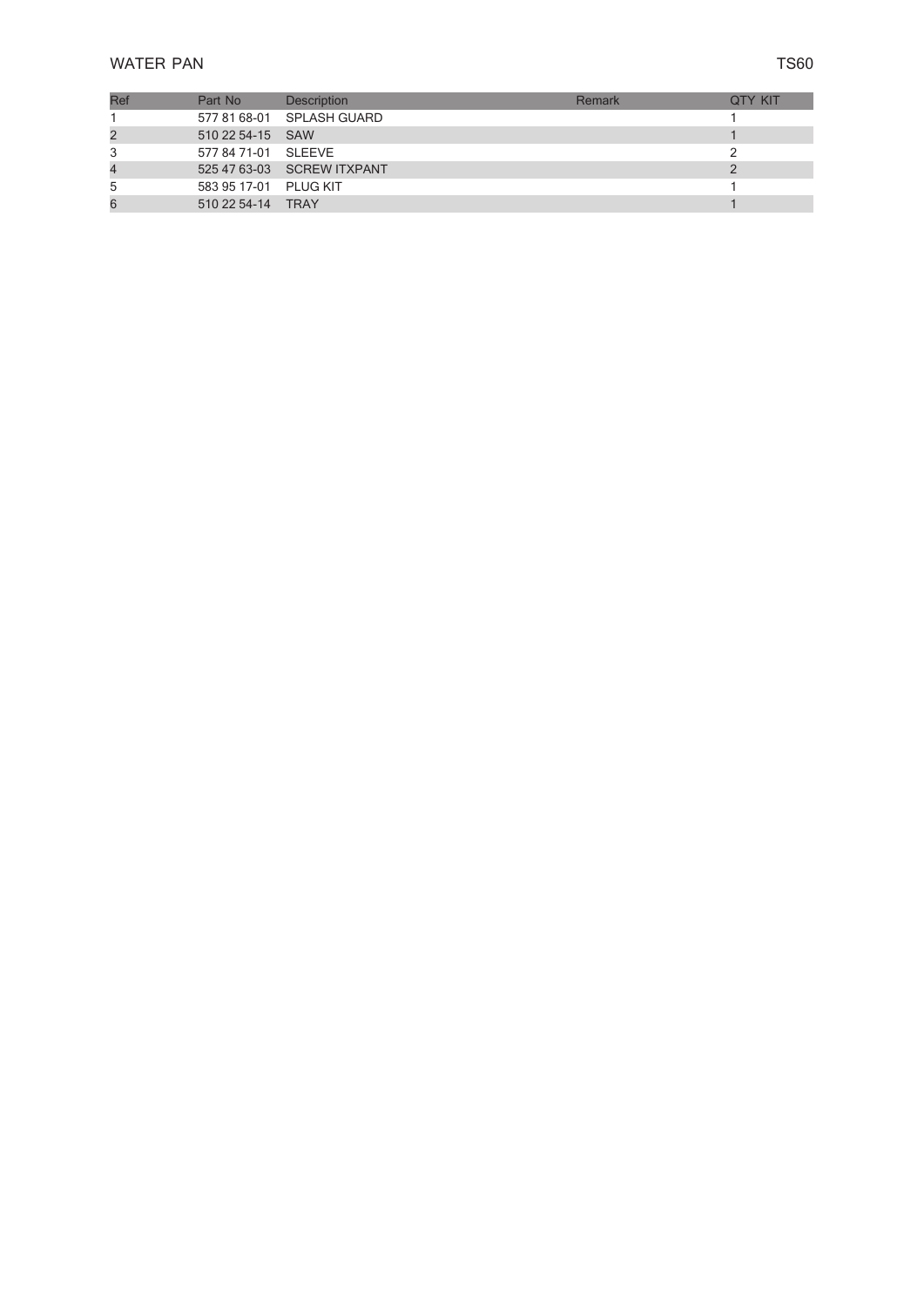